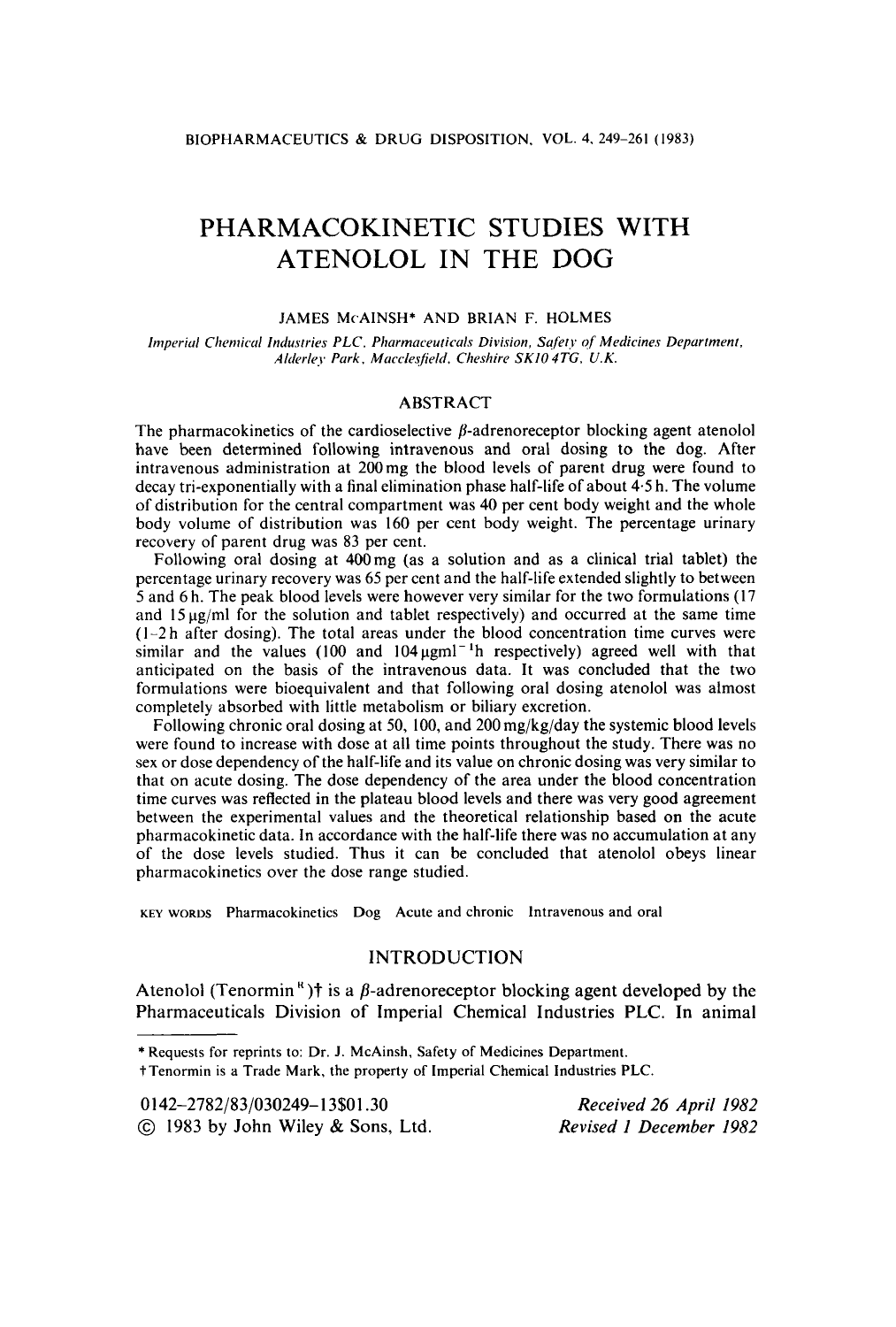studies atenolol has been shown to be cardioselective and devoid of intrinsic sympathomimetic and membrane stabilizing activity.<sup>1-3</sup>

The purpose of the study was to determine the blood level profile of atenolol following intravenous and oral administration to the dog and to monitor the degree of absorption in a long term dog toxicity test (TFD/I40).

# MATERIALS AND METHODS

## *Drug formulations*

Atenolol was used in the preparation of the following formulations

- *Formulation A*-a 40 mg/ml solution of atenolol in physiological saline with citric acid added to aid solubilization. The volume administered to each dog was 5 ml equivalent to a dose of 200 mg per dog.
- *Formulation B*—a hard gelatin capsule containing 8 ml of a 5 per cent w/v solution of atenolol in water buffered with an equal weight of citric acid and equivalent to 400mg of drug.
- *Formulation C*—a hard gelatin capsule containing  $4 \times 100$  mg clinical trial atenolol tablets.
- *Formulation D*—a 200 mg toxicity tablet for oral administration to the dog. A number of tablets were contained in a hard gelatin capsule such that the dose administered to the dogs was either 50 mg/kg/day (Group **11), 100** mg/kg/day (Group **111)** or 200 mg/kg/day (Group **IV).**

## *Study design*

*Intravenous study.* Various male beagle dogs weighing between 12 and 19 kg were used in this work. In particular for the intravenous study six male beagles (code numbered 119, *355,* 356, 623 (twice), 627, and 969) received formulation A above following overnight fast. Whole blood samples were collected into oxalated blood tubes at 5, 10, **15,** 20, 30, and 45min, 1, 1.5, 2, 3, 4, 5, 7, 12, 24, 30, and 48 h post-dosing. Urine samples were collected over the time intervals 0-24, 24-48, and 48-72h post-dosing together with the cage wash at termination.

*Comparative bioavuilubility studv.* Three of the male beagles used for the intravenous study (355, 356, and 627) plus one other (code numbered 305) were each dosed in a two by two crossover with formulations **B** and *C* above. Whole blood samples were collected into oxalated blood tubes at 30 min and **1,** 1.5, 2, **3,** 4, 5, 6, 7, 24, 30, and 48 h post-dosing. The total urinary recovery over the 72 h post-dosing period, together with cage wash, was also collected.

*Toxicity study.* During the 12 month chronic oral toxicity study with atenolol (TFD/I40) three groups of dogs comprising five males and five females per group were dosed with formulation D above. Whole blood was collected into oxalated tubes predose, and at 1, 3, 5, 7 and 24 h post-dosing at **1** month, **3**  months, 6 months, 9 months, and 12 months into the study.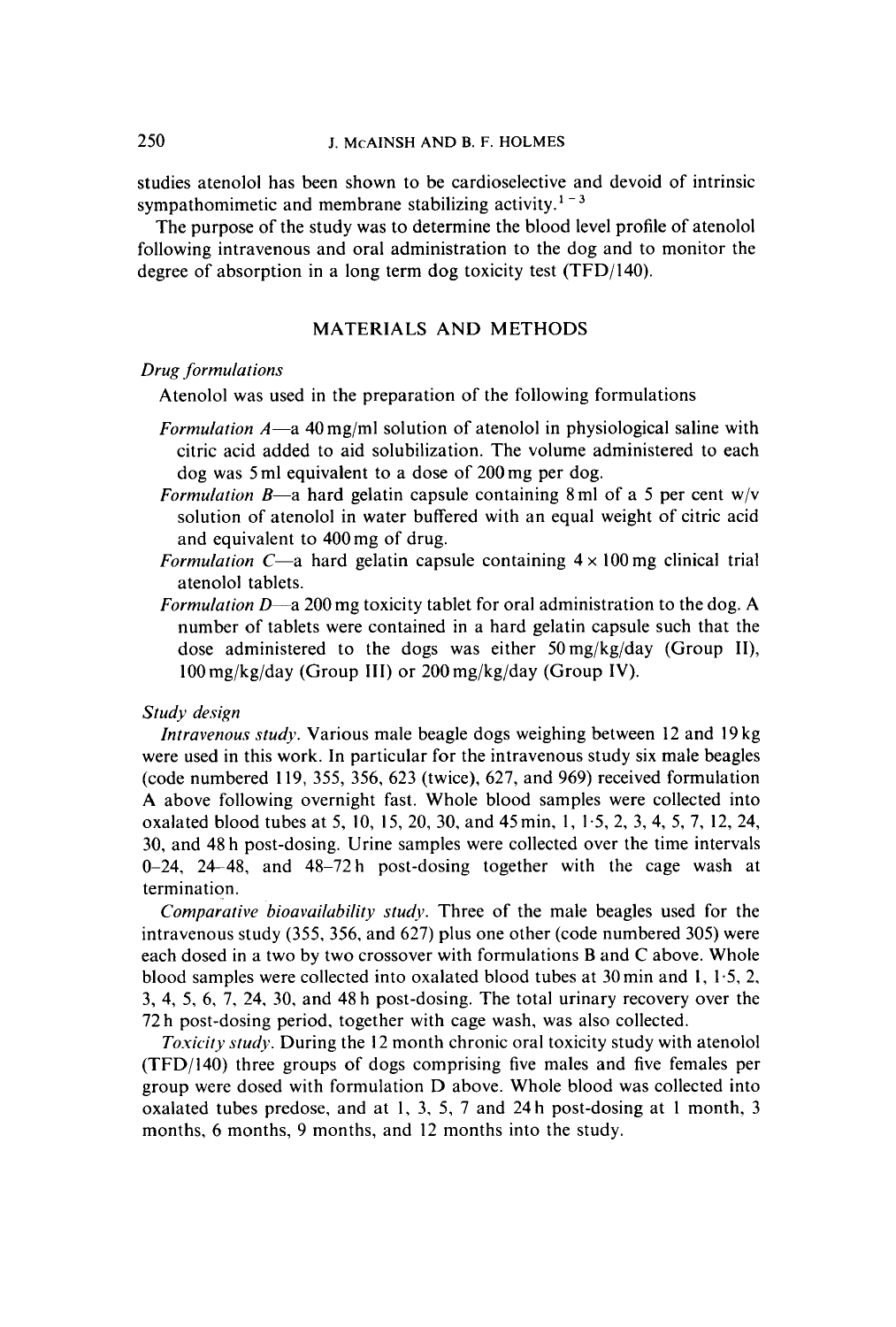In each study all the samples were stored at  $-20^{\circ}$  prior to analysis.

*Sample analysis.* Most of the blood and urine samples were analysed using a fluorescence technique, but some were analysed using gas liquid chromatography. $4$  An outline of the fluorescence method follows:

One millilitre of oxalated whole blood or urine was mixed with 2ml of 0.1 N NaOH solution and 8 ml of a 50 per cent  $v/v$  cyclohexane/*n*-butanol solvent mixture. After being mechanically shaken for 15 min and centrifuged at l5OOrpm for 5min to clarify the phases, 7.5ml of the organic phase was transferred to a clean tube containing *2* ml of **0.1** N HCI. If the emulsion in the organic phase was unbroken on centrifugation, the tube was plunged into a Drikold/Acetone freezing mixture and then re-centrifuged. The stoppered tube was again mechanically shaken for 15 min, centrifuged for **5** min and then the organic layer aspirated and discarded.

The optical density of the aqueous phase was determined on an MPF-3 fluorescence spectrophotometer using an activation wavelength of **235** nm and scanned from **280** to **320** nm to measure the emission wavelength at **300** nm. The limit of detection was between  $0.5$  and  $1.0 \mu g/ml$ .

*Theoretical. All* pharmacokinetic methods for the estimation of bioavailability are both model—and assumption—dependent. For atenolol in the dog a three-compartment model was used and it can be represented by the following:

**IV** 

where the rate constants  $(k)$  govern transfer of drug and/or metabolites from one compartment to another. For an intravenous injection the drug is given as a bolus into the central compartment (1) from which it transfers to either of the two tissue compartments **(2** and 3); the drug being eliminated from the central compartment. Solution of the differential equations governing the system gives the concentration of drug in the blood at time *t, c (t).* 

$$
c(t) = P.e^{-\Pi t} + A.e^{-\alpha t} + B.e^{-\beta t}
$$

where

$$
P = \frac{c_p^0(k_{21} - \Pi)(k_{31} - \Pi)}{(\Pi - \beta)(\Pi - \alpha)}
$$

$$
A = \frac{c_p^0(k_{21} - \alpha)(k_{31} - \alpha)}{(\Pi - \alpha)(\beta - \alpha)}
$$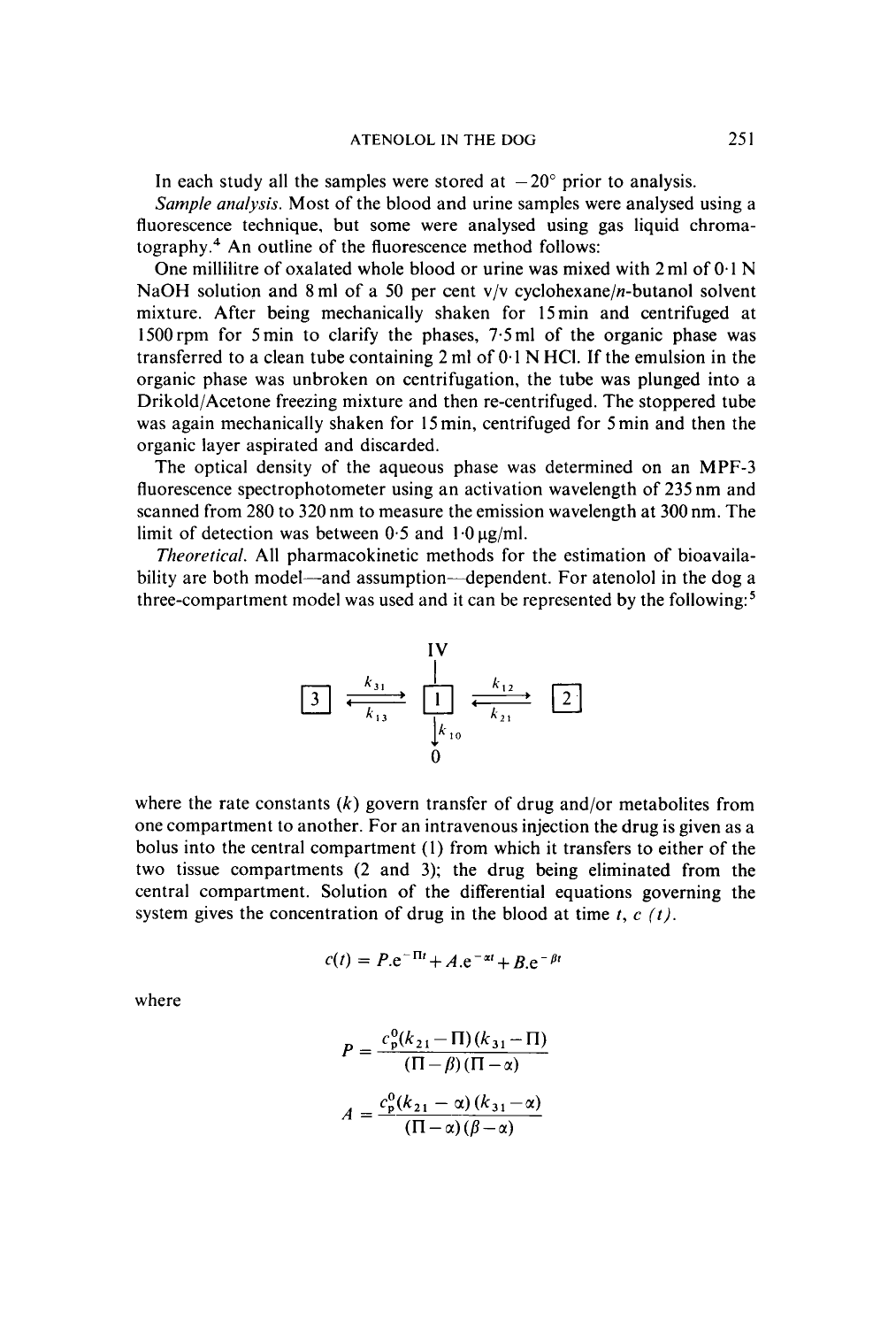and

$$
B = \frac{c_{\rm p}^0(k_{21} - \beta) (k_{31} - \beta)}{(\Pi - \beta) (\alpha - \beta)}
$$

and  $c(t)$  is the concentration of drug in the blood at time *t*;  $c_p^0$  the concentration in the blood immediately after the bolus dose has been administered and  $\alpha$ ,  $\beta$ and  $\Pi$  are all functions of the individual rate constants. Thus, by measuring the blood levels following an intravenous injection and. plotting them on a semilogarithmic scale, the parameters  $\Pi$ ,  $\alpha$ ,  $\beta$ ,  $c_p^0$ , A, B, and P can be calculated and used to evaluate the individual rate constants.

# **RESULTS**

### *Intravenous study*

The mean atenolol blood levels  $(\pm S.E.)$  obtained after the 200 mg intravenous dose to the dogs **is** illustrated in Figure I and the feathering appropriate to this curve is illustrated in Figure 2 for the time period 0-6 h post-dosing. The blood level decay was shown to follow a tri-exponential relationship of the form.

 $c(t) = P.e^{-\Pi t} + A.e^{-\alpha t} + B.e.^{-\beta t}$ 

where

$$
P = 19.07 \,\mu\text{g/ml}; \ \Pi = 6.356 \,\text{h}^{-1}
$$
\n
$$
A = 7.18 \,\mu\text{g/ml}; \ \alpha = 1.149 \,\text{h}^{-1}
$$
\n
$$
B = 6.48 \,\mu\text{g/ml}; \ \beta = 0.158 \,\text{h}^{-1}
$$

Thus, at this particular dose level, the initial distribution phase has a half-life of 0.1 **1** h; the secondary distribution phase a half-life of 0.60 h; and the final elimination is associated with a half-life of 4.39 h. The area under the blood level curve to infinity, determined theoretically, was  $50.3 \,\mu\text{g} \text{m} \text{l}^{-1}$ h. We attempted to fit a three-compartment model for individual dogs using weighted non-linear least squares. As a consequence some dogs were fitted but for others the algorithm did not converge. For those dogs which did converge the three compartment system showed a better fit than a two compartment system.

From this study the volume of the central compartment  $V_{\text{P}}$ , defined as:

$$
V_{\mathbf{P}} = \frac{\text{dose}}{c_{\mathbf{p}}^0}
$$

where  $c_p^0$  is the concentration in the central compartment at zero time, i.e. the *y*axis intercept in Figures 1 and 2 for the line  $c(t) = Pe^{-\Pi t} + Ae^{-\alpha t} + Be^{-\beta t}$  was found to be 6.111 or 40 per cent body weight. The whole body volume of distribution, defined as

$$
V_{\beta} = \frac{\text{dose}}{\beta. \text{ AUC}(\infty)}
$$

*252*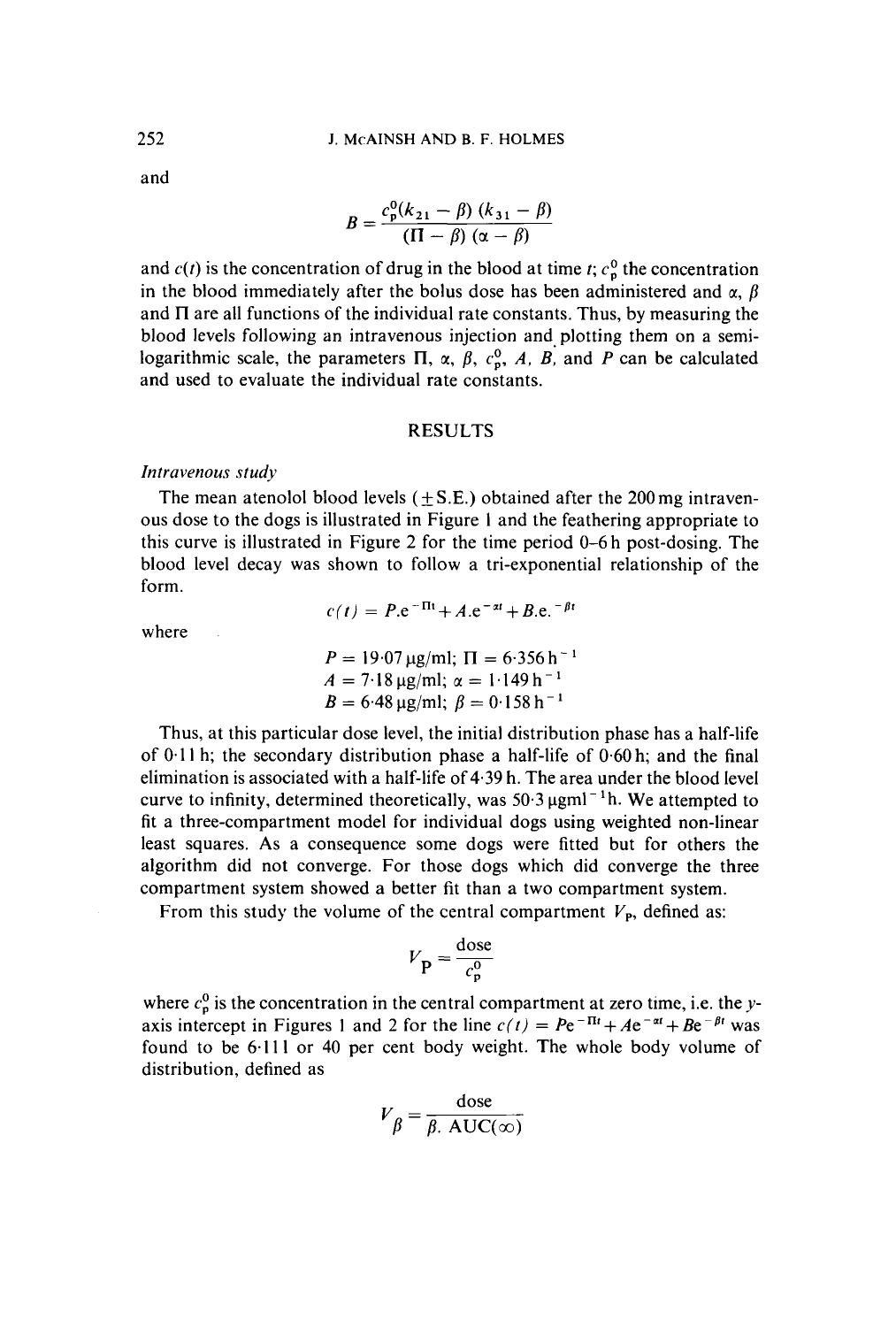

Figure 1. Levels of atenolol ( $\mu$ g/ml)  $\pm$  s.e. in whole blood of dogs dosed 200 mg intravenously

where  $\beta$  is the slope for final phase elimination was found to be 25.171 or 160 per cent whole body weight.

The values for  $\Pi$ ,  $\alpha$ ,  $\beta$ ,  $c_p^0$ , A, B, and P were used to calculate the various rate constants as outlined in the theoretical section and the results obtained, using a basic computer program, are as follows:

$$
k_{12} = 0.954 h^{-1}
$$
  
\n
$$
k_{21} = 0.571 h^{-1}
$$
  
\n
$$
k_{13} = 2.381 h^{-1}
$$
  
\n
$$
k_{31} = 3.106 h^{-1}
$$
  
\n
$$
k_{10} = 0.651 h^{-1}
$$

The mean recovery of atenolol in the urine (Table 1) was  $166 \pm 6$  mg (S.E.) or  $83 \pm 3$  per cent of the original dose given. This result suggests that either the drug is only slightly metabolized in the dog, or that a small degree **of** excretion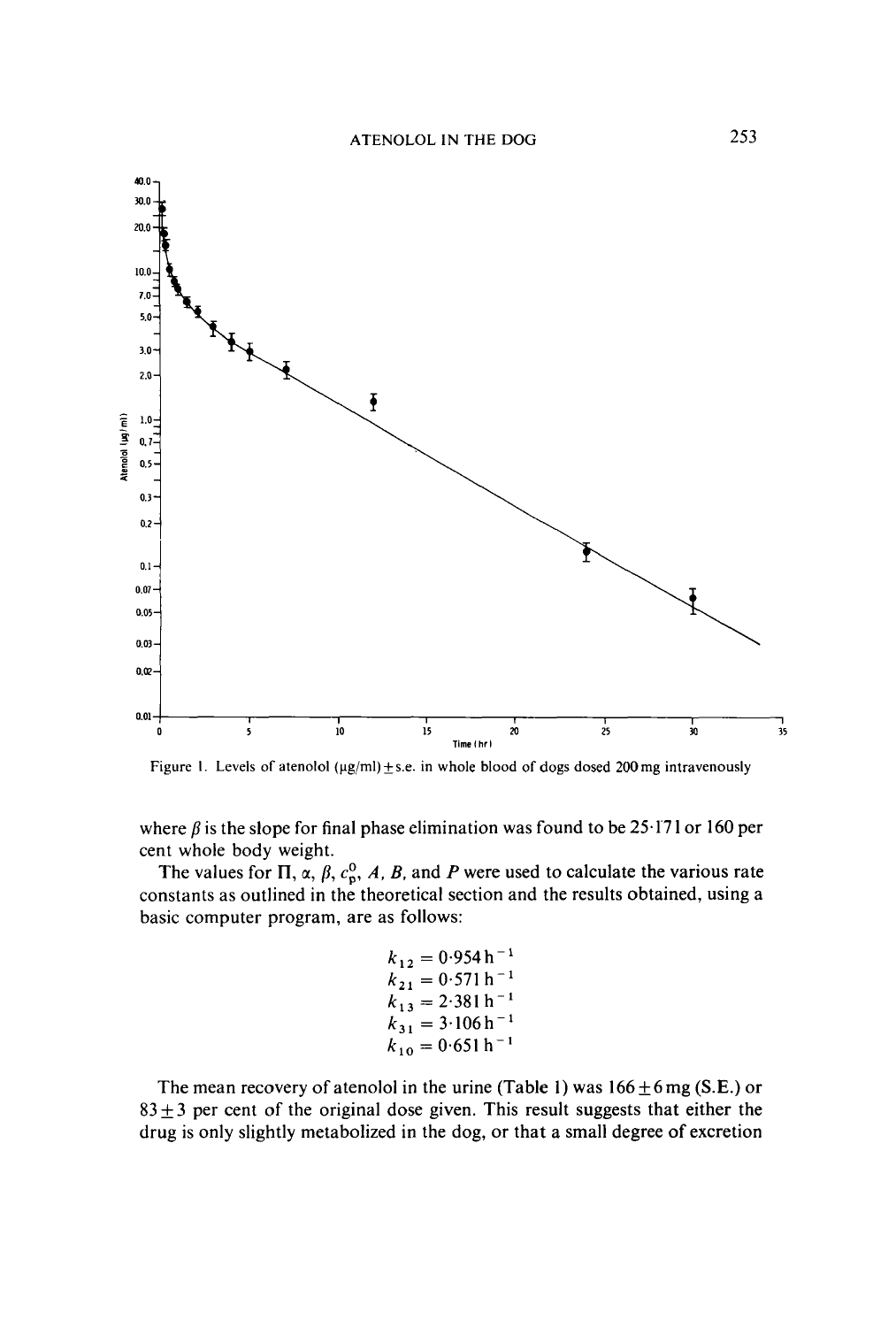

Figure 2. Average levels of atenolol ( $\mu$ g/ml) in whole blood of dogs dosed 200 mg intravenously  $(0 \rightarrow 6 \text{ h time points only})$ 

into the faeces via the bile is taking place. Most of the excretion (75 per cent of the dose) takes place within the first **24** h.

## *Comparative bioavailability study*

The mean atenolol blood levels obtained after the administration of formulations **B** and *C* are illustrated in Figure **3** and the mean urinary recoveries in Table 2. Peak blood levels of 17 and 15  $\mu$ g/ml for the solution and tablet occur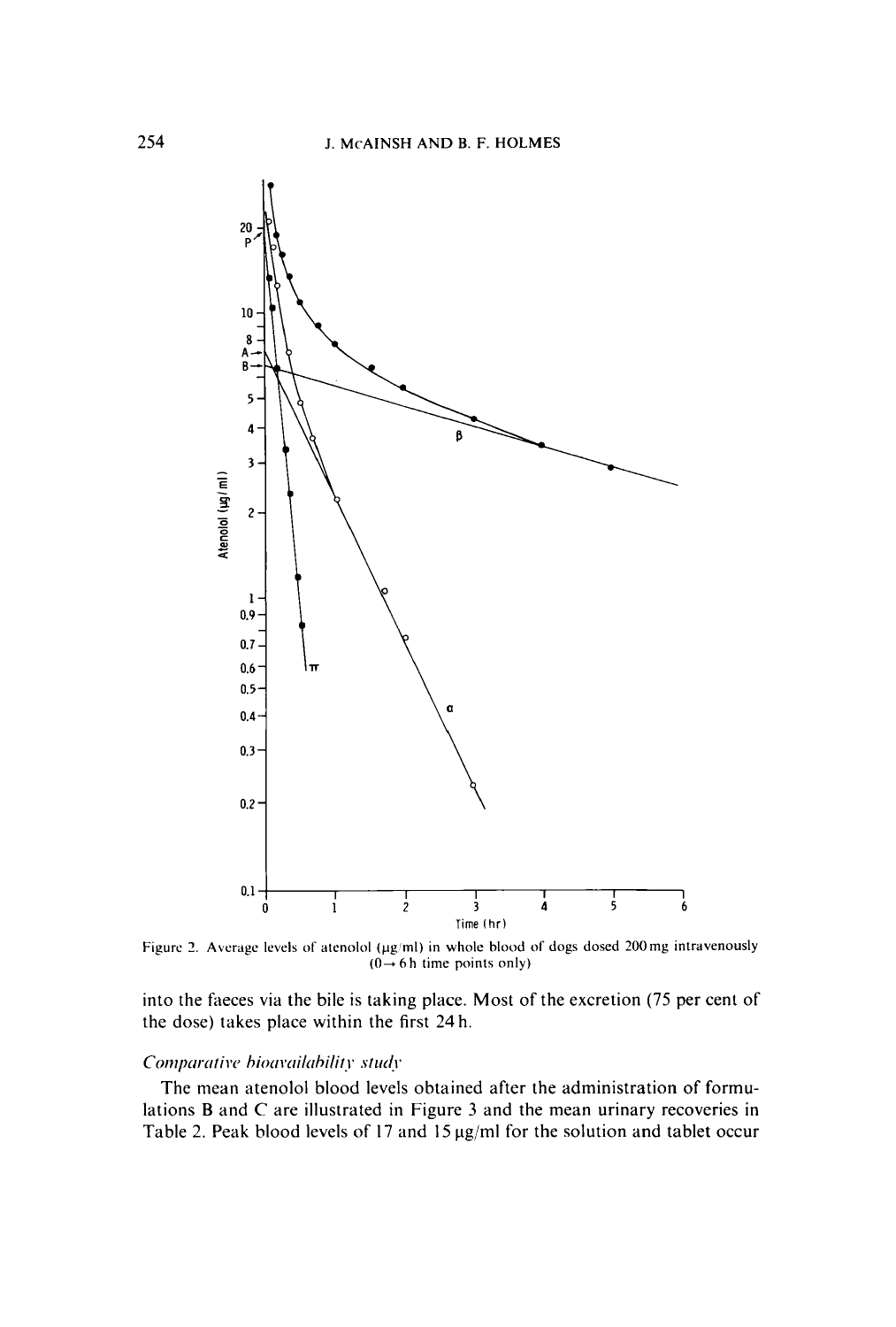|           | Time interval (h) |                      |     | Total          |
|-----------|-------------------|----------------------|-----|----------------|
| Parameter |                   | $0-24$ 24 48 48 - 72 |     | $\binom{0}{0}$ |
| Mean      | 152               | I I                  | 2.6 | 83             |
| S.D.      | 14                |                      | 2.0 |                |
| S.E.      | 5                 |                      | 0.8 |                |

**Table** I. **Mean recovery of atenolol (mg) in urine of dogs following a 200 mg intravenous dose** 

**S.D.** = **Standard deviation.** 

**S.E.** = **Standard error.** 

at 1 and **2** h post-dosing respectively i.e. the atenolol appears to be absorbed slightly faster from the aqueous solution than from the clinical trial tablets; the peak shift being about 1 h on average. The distribution phase lasts for about 4 h for both formulations, and the final elimination phase has a half-life of 4.9 and **5.8** h on average for the solution and tablet respectively. The areas under the average blood level curves were measured by the trapezoidal rule up to 6 h and the remainder calculated using the expression  $c(6)/\beta$ . The total values obtained were  $100.0$  and  $104.2 \mu g$  ml<sup>-1</sup>h for the solution and tablet respectively. When one takes into account that on intravenous administration 200mg absorbed was equivalent to 50.3  $\mu$ g ml<sup>-1</sup> h one can calculate that 369 mg and 384 mg of drug were absorbed from the solution and tablet respectively. Thus, although there is a slight difference in peak time for the two blood level curves the total amount of drug absorbed *is* the same for both formulations and furthermore, within experimental error, equal to the dose administered.

The average recovery of unchanged drug over the excretion period **(72** h) was **258** mg and **256** mg i.e. **65** per cent of the original dose for both the solution and tablet. This confirms that the total amount of drug absorbed is the same for both formulations. The urine recoveries of unchanged drug are slightly lower than those obtained following intravenous dosing.

| Formulation | Parameter | Time interval (h)<br>$0 - 72$ | Total<br>$\binom{6}{0}$ |
|-------------|-----------|-------------------------------|-------------------------|
| B           | Mean      | 258                           | 65                      |
|             | S.D.      | 34                            | 9                       |
|             | S.E.      | 17                            | 4                       |
| C           | Mean      | 256                           | 65                      |
|             | S.D.      | 21                            |                         |
|             | S.E.      |                               |                         |

**Table 2. Mean recovery of atenolol (mg) in urine of dogs following 400 mg oral doses** 

**S.D.** = **Standard deviation.** 

**S.E.** = **Standard error.**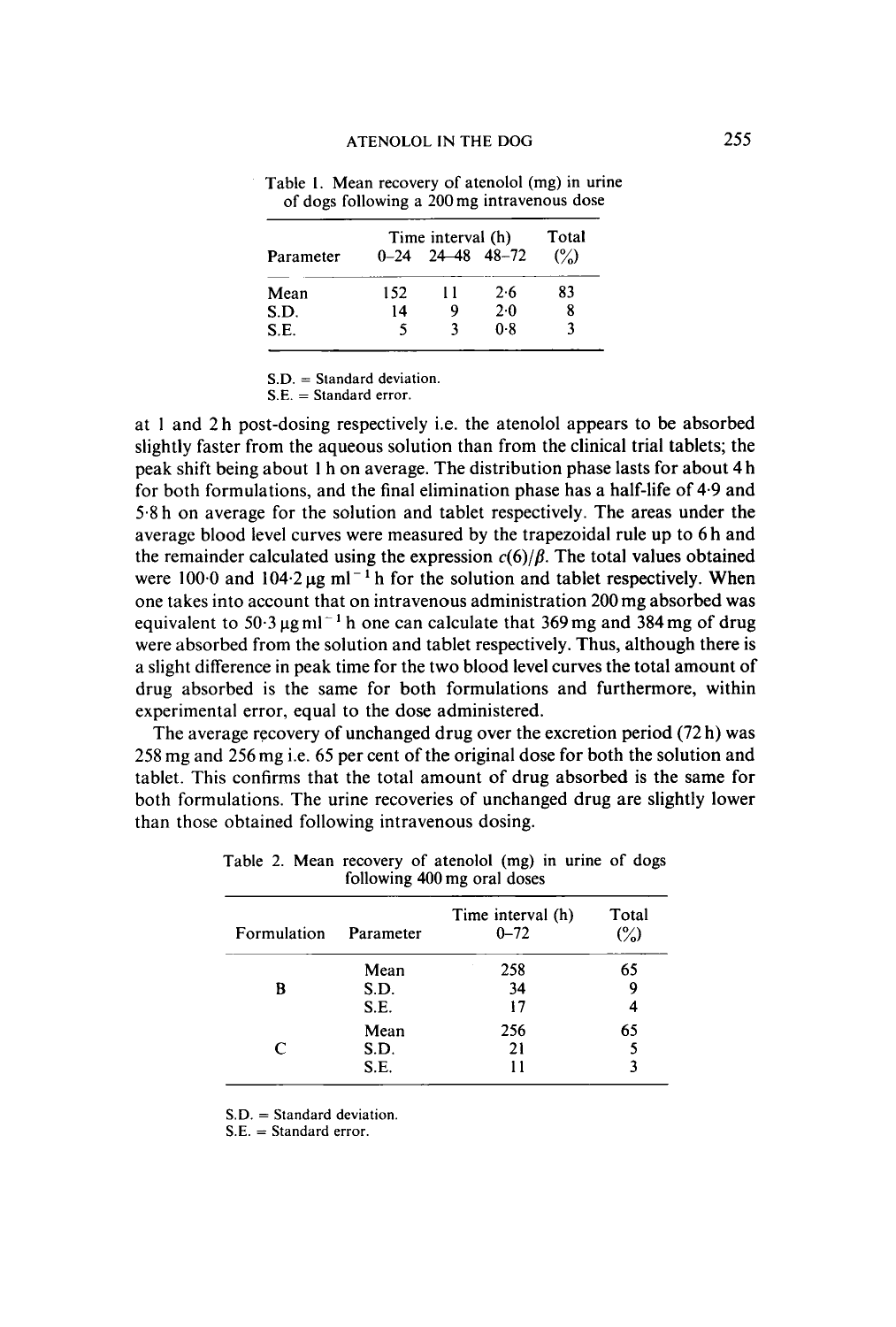

**Figure 3. Average levcls** of **atenolol** (pg/ml)+s.e. **in whole blood** of **4 dogs dosed 400 mg orally as (a) solution and** (b) **clinical trial tablets** 

### **Safety** evaluation

The mean and standard error atenolol levels for the combined male and female dogs are illustrated in Figure 4 for sampling at **I,** 3,6,9, and 12 months into the study.

The individual values for the elimination phase half-lives were compared by 't'-test and it was found that with three exceptions out of the twenty tests made there was no significant difference in the half-lives between the male and female dogs i.e. one can conclude that there was no sex dependency of the kinetics. Furthermore with three exceptions out of twenty (not the same three as above) there was no significant difference in the half-lives between doses i.e. one can conclude that there was no dose-dependency of the kinetics. The average halflife at each of the sampling points together with its standard error was therefore calculated and the results are shown in Figure 5. Clearly during the trial the elimination phase half-life is virtually constant between 5 and 7 h which is consistent with the data obtained following the single oral dose experiments.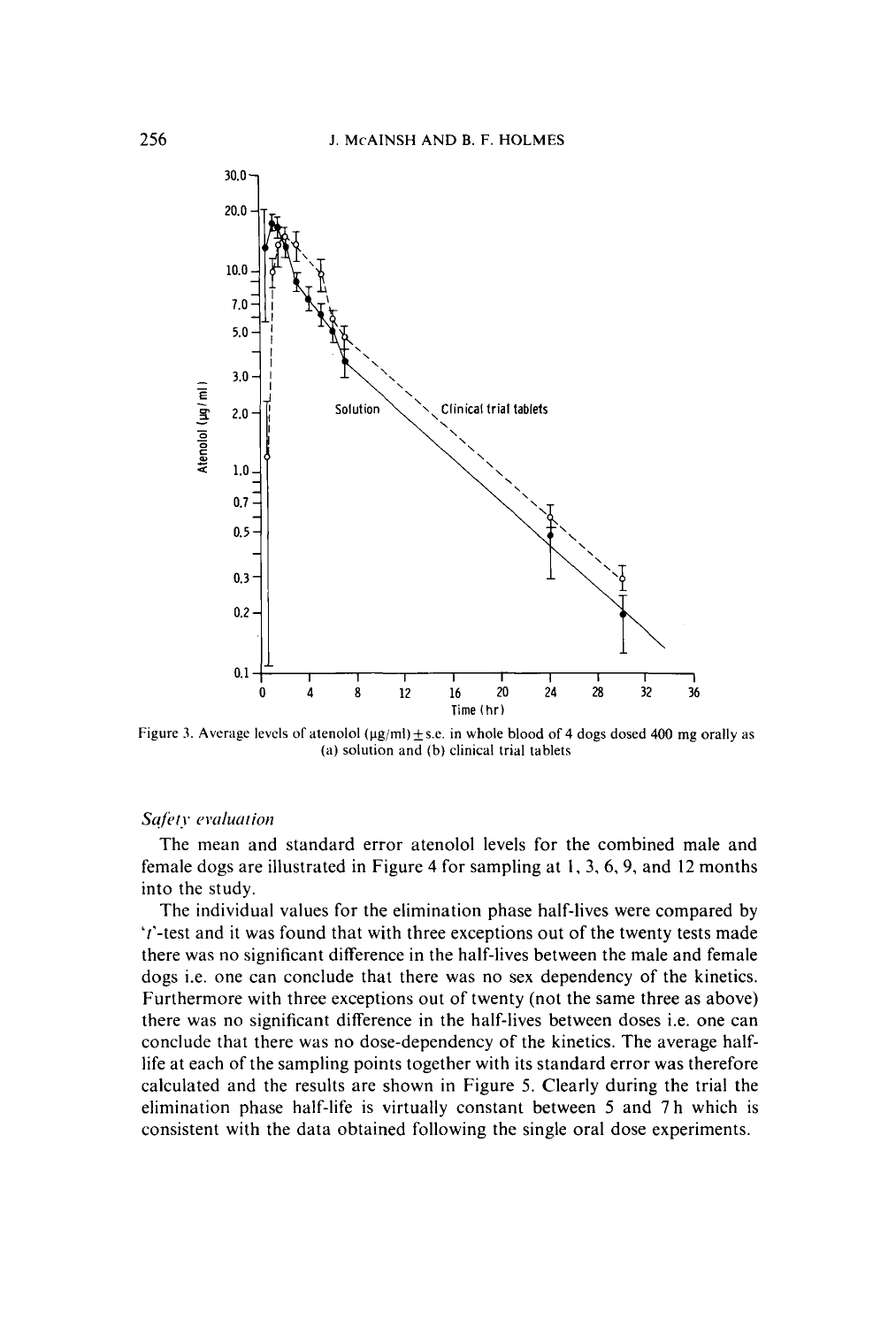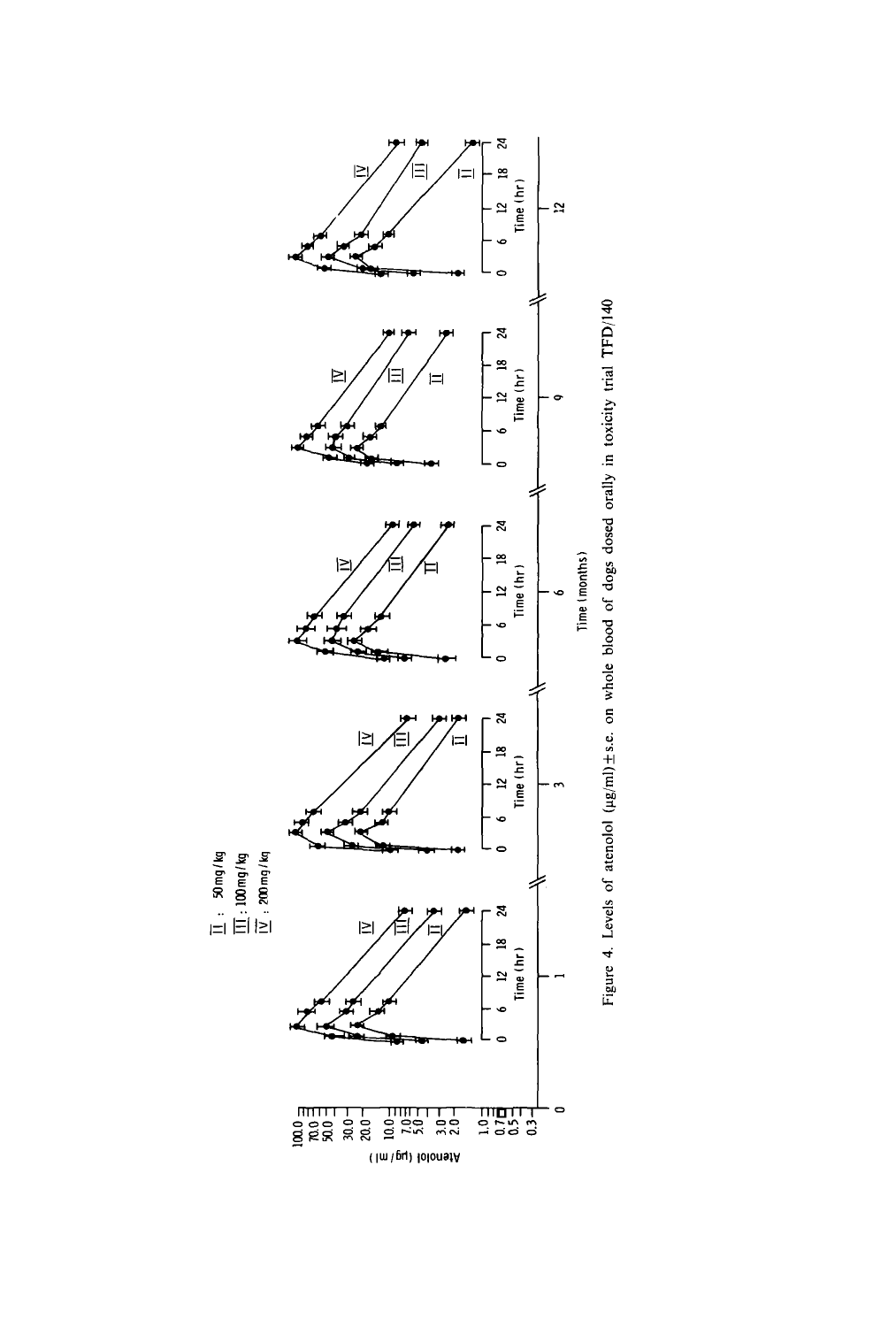

Figure 5. Average elimination phase half-lives ( $\pm$ s.e.) as a function of time in dogs in toxicity trial **TFD/140** 

The areas under the blood level curves over the **24** h dosing interval were calculated using the formula

AUC (0-24) = (AUC (0-7)<sup>Trapezoidal</sup> + 
$$
\frac{(c (24) - c(7))}{(\beta)}
$$

where  $\beta = 0.693/t_{\rm h}$ .

The average Wagner plateau level was calculated by the formula

$$
\bar{c}_{\infty} = \frac{\text{AUC (24)}}{24}
$$

The results from the appropriate t-tests showed that both the **AUC's** and c's were independent of sex. The overall plateau blood levels together with their standard errors were then evaluated and the results are illustrated in Figure 6. The dose dependency is clearly evident but there are no major changes throughout the test for the three Groups i.e. **c** for Groups **11, 111,** and **IV** are approximately 8  $\mu$ g/ml, 17  $\mu$ g/ml and 40  $\mu$ g/ml respectively.

This consistency in half-life, area under the curve and plateau blood levels, throughout the test is further illustrated in Figure **4** where it can be seen that the blood level patterns are very similar for the three doses at each sampling point. Furthermore the plateau blood levels are plotted in Figure 7 as a function of the dose administered. For comparison, a theoretical line was calculated using the expression:

$$
\bar{c}_{\infty} = \frac{\text{Dose} \times t_{\frac{1}{2}}}{0.693 \times 24 \times V_{\beta}}
$$

where  $t<sub>+</sub>$  was taken as the average value from intravenous and oral dosing experiments. The volume of distribution  $V_{\beta}$  was taken as 160 per cent body weight and the body weight as **14.2** kg. The results in Figure 7 indicate good agreement between theory and experiment.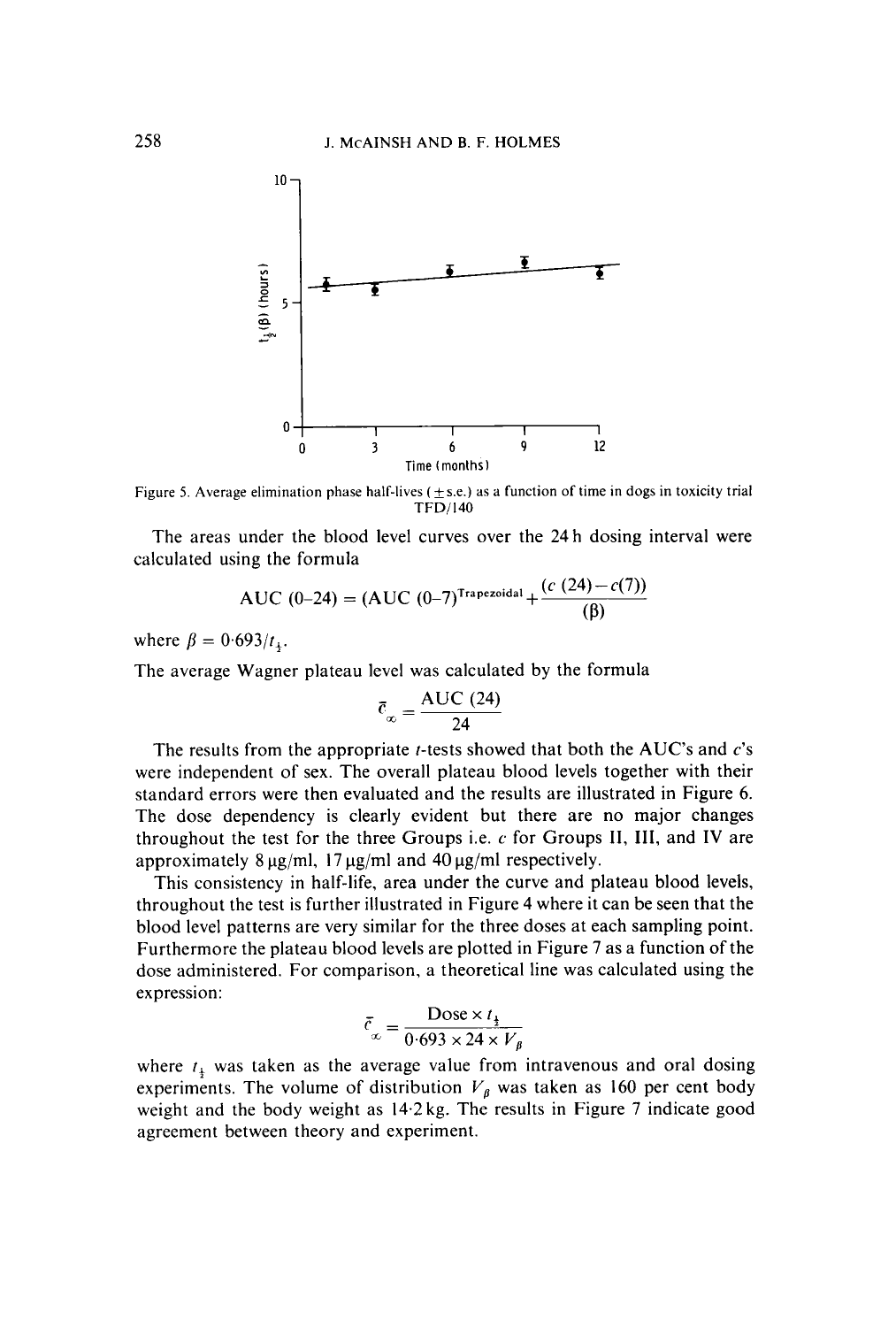

Figure 6. Average plateau levels (µg/ml) as a function of time in dogs in toxicity trial TFD/140



Figure 7. Wagner plateau levels (µg/ml) as a function of administered dose in dogs in toxicity trial **TFD/140**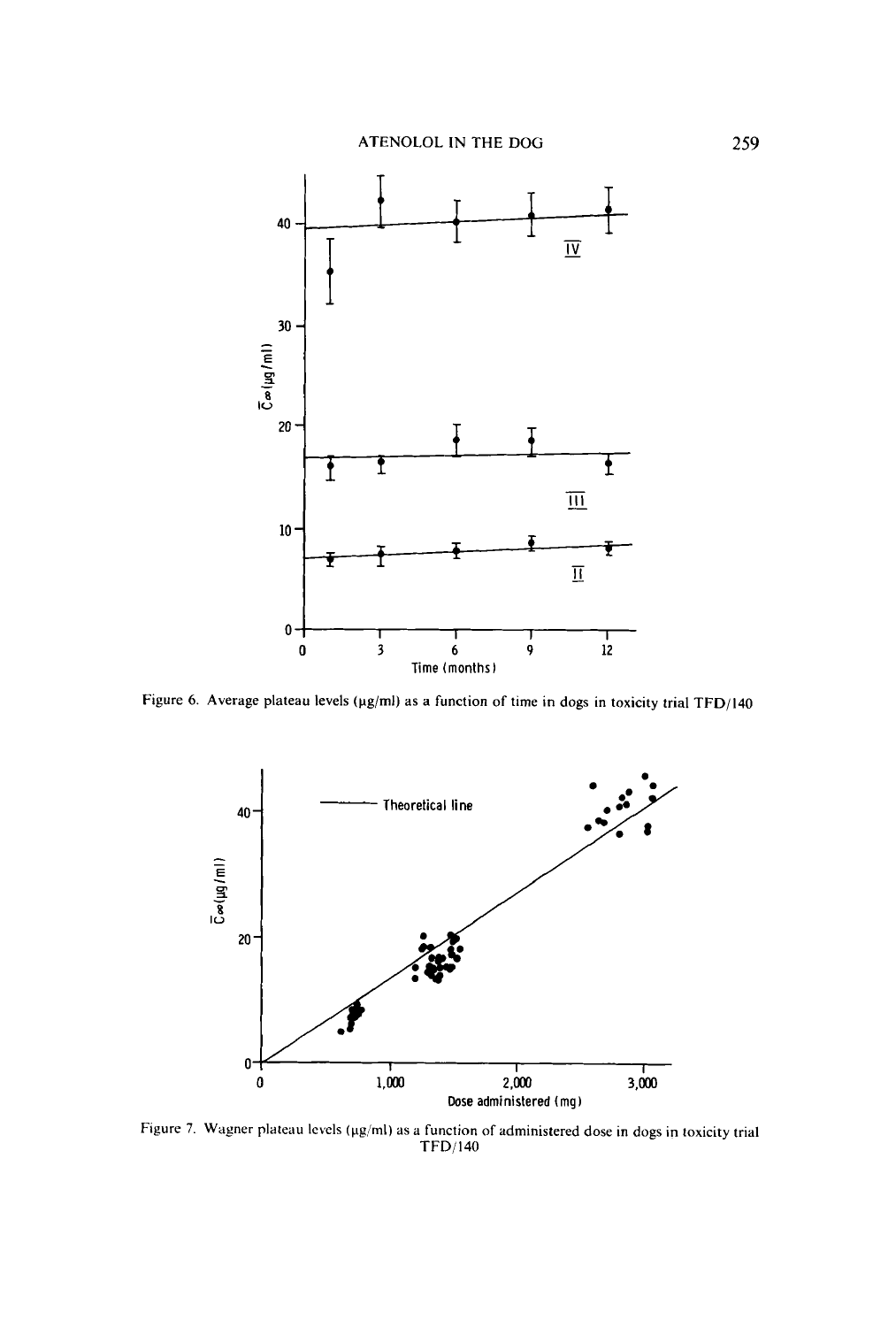# **CONCLUSIONS**

Following intravenous dosing of atenolol to the dog at 200 mg the blood levels of parent drug were found to decay tri-exponentially with a final elimination phase half-life of about 4.5h. The volume of distribution for the central compartment was 40 per cent body weight and whole body volume of distribution was 160 per cent body weight. The percentage urinary recovery of parent drug was 83 per cent.

Following oral dosing at 400mg (as solution and as a clinical trial tablet) the percentage urinary recovery dropped to 65 per cent and the half-life was extended slightly to between 5 and 6 h. The peak blood levels were however very similar for the two formulations  $(17 \text{ and } 15 \mu\text{g/ml})$  for the solution and tablet respectively) and occurred at the same time  $(1-2h$  after dosing). The total area under the curves were similar and the values  $(100 \,\mu\text{g} \text{m}^2)^{-1}$  and  $104 \,\mu\text{g} \text{m}^2$ agreed well with that anticipated on the basis of intravenous data. It was concluded that the two formulations were bioequivalent and that, following oral dosing, atenolol is almost completely absorbed with little metabolism or biliary excretion.

Following chronic oral dosing at 50, 100, and 200mg/kg/day the systemic blood profiles were found to increase with dose at all time points throughout the study. There was no sex or dose dependency of the half-life and its value on chronic dosing was very similar to that on acute dosing as found in studies with atenolol in man.<sup>6</sup> The dose dependency of the area under the curves was reflected in the plateau blood levels and there was very good agreement between the experimental values and the theoretical relationship based on the acute dosing pharmacokinetic data. In accordance with the half-life there was no accumulation at any of the dose levels studied. Thus it can be concluded that atenolol obeys linear pharmacokinetics over the dose range studied. Webster *et al.'* also found no significant pharmacokinetic differences between chronic oral dosing and acute dosing in man.

It is worth noting that the actual values obtained in the chronic study for the atenolol blood levels (in excess of  $100 \mu g/ml$ ) are well in excess of the blood levels associated with normal clinical usage of atenolo18 (peaks of about  $0.7 \mu$ g/ml) and usage in renal failure patients (peak of about  $4 \mu$ g/ml).<sup>9</sup>

#### **REFERENCES**

- I. **A. M.** Barrett. **J.** Carter. J. D. Fitzgerald. R. Hull and **D.** LeCount, *Br. J. Pharmurol.. 48,* 340P (1973).
- 2. R. Hainsworth, F. Karim and **J.** B. Stocker. *Br. J. Pkrrrtntrcol..* **51. 161** (1974).
- 3. J. D. Harry, M. J. Knapp and R. J. Linden, *Br. J. Pharmacol.*, **51**, 169 (1974).
- 4. B. Scales and P. B. Copsey. *J. Pharm. Pharmac.*, **27**, 430 (1975).
- 5. A. Rescigno and G. Segre, *Drug and Tracer Kinetics*. Blaisdell, New York, 1966.
- 6. D. W. G. Harron. K. Balnave. C. D. Kinney. R. Wilson. C. J. Russell and R. G. Shanks. *Clin. Pharm. and Therap.*, **29**, 295 (1981).